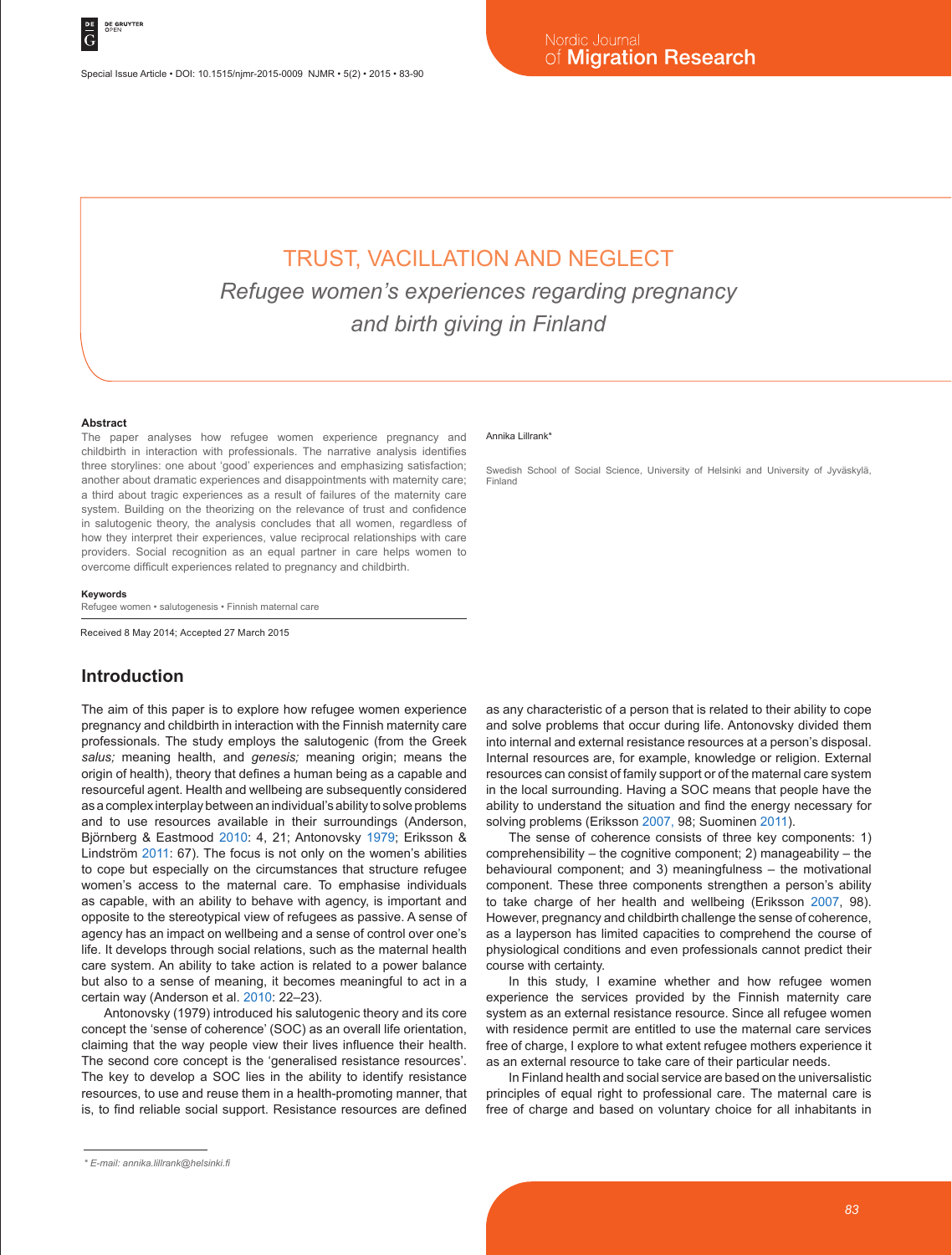Finland (including migrants with residence permit). Almost all (99.5 %) families with children under school age are registered service users. Finnish maternity care is based on expert related authority and carried out within the local municipalities that are responsible for organising the maternal care. It has been divided into two different units with two different types of health care professionals, those who take care during the prenatal stage and those who provide care during childbirth (Wrede 2001). The central purpose of the prenatal care is to provide regular follow-up appointments by public health nurses (PHNs) and medical doctors (GPs) during the pregnancy. Childbirth then takes place in hospitals where midwives and obstetricians are specialised in this particular maternal care (Liljeroth 2009: 21–22; Anttonen & Sipilä 2000).

In general, the public in Finland values professionally established maternity care, recognizing it as a high quality service (Anttonen & Sipilä 2000: 173). This means that maternal care professionals enjoy high prestige, the kind of which Bourdieu identifies as 'symbolic capital' in that, 'they are perceived and recognised as legitimate' (Bourdieu 1991: 230). This recognition ensures legal power to define care-related needs and interventions according to normative professional knowledge and practices. Consequently, normative institutional practices structure the professional behaviour and ethos toward high quality work which is subordinated to individual values. However, regardless of the high quality of professional practices, birth is a physiological process involving risks and complications that cannot always be predicted or hindered. Furthermore, all types of health care practice may involve mistakes with potentially irreparable tragic consequences.

Refugee women usually arrive from circumstances where maternal health care is not well developed. Their knowledge about maternal health care, as it is practiced in Finland, varies greatly, and if the system is unable to provide them with the needed knowledge, the mismatch of expectations can cause different kinds of distress and communication problems (Malin & Gissler 2009; Malin 2011). Linguistic barriers may also be caused by maternal care professionals' difficulties to interact with migrant women and of unsatisfactory interpretative service (Lyberg et al. 2011).

My research examines to what extent the care of pregnancy and childbirth as practiced in Finland is comprehensible, predictable and meaningful to the 11 interviewed refugee women. How did the interviewed refugee women experience their pregnancy and childbirth from their own point of view?

Next I discuss my salutogenic approach to maternity care interactions, after which I present the data collection and the analytical framework. In the presentation of the analysis, I first discuss the women whose relations with maternity care evolved in a reciprocal manner, after which I consider one case example of birth-related experiences where the women's expectations for maternity care were not met and their needs were neglected, resulting in events that were experienced as dramatic as well as tragic. I conclude by discussing the relevance of reciprocity and trust in building good relationships between refugee women and maternity care professionals.

# **The demands of developing trust and confidence in the Finnish maternal care**

Within the salutogenic theory, the concept of SOC focuses on trust and confidence. Having SOC means that the impulses individuals get from the internal and external world are comprehensible and worthy of engagement. The emphasis lies in trust and confidence that resources are available if needed and that they are sufficient to take care of the demands (Suominen 2011: 98). A refugee woman becoming pregnant and giving birth in a new country, depends on the ability of the maternal care providers in that country to invoke her trust in the health care professionals.

From a salutogenic perspective, the sense of trust is embedded in social recognition within interactions in family networks and a local society. Trust is socially learned and socially recognised expectation an individual experiences in reciprocal interactions. This social recognition means that an individual is received with symbols and talk that signals positive values and an invitation to reciprocal relationships. Social recognition means being acknowledged. The opposite of social recognition is being unacknowledged, for example, by not acknowledging greetings or ignoring questions (Björnberg 2012: 277–278). Culturally sensitive care helps developing trust and gives a sense of being socially recognised as a unique individual. It facilitates a sense of confidence, especially in situations when one's language skills are rudimentary (Dengi et al. 2012). However, cultural sensitivity has been critiqued for understanding individual behaviour as culturally determined and to overlook complex individual differences (Griffith 2010).

To develop trust and confidence as a reciprocal process seems to be a current challenge for health care providers in Finland. In her study of migrant integration into the Finnish society, Varjonen (2013: 157–159) points out that integration has not been featured as a reciprocal process. Rather the main responsibility for integration into the Finnish society seems to rely on the migrants themselves. She emphasises that successful integration do not materialise if Finns do not make more efforts to develop reciprocal relationships with migrants. Varjonen asks if migrants, who feel uncertain of their sense of belonging, are expected to repeatedly show an extended sense of gratefulness that it prevents well-founded critique of poorly organised services or of services that are difficult to comprehend (see Niner & Kokanovic 2013).

According to a study of health care providers' experiences of providing maternal care to Somali women living in Finland (Dengi et al. 2012), there are widespread communication problems due to culture and language differences that sometimes cause challenging situations. Additionally, a lack of interpreters who would know medical terminology was perceived as an obstacle in communication with the Somali women (Degni et al. 2012: 330–339). The data of the present study indicates that the interpretation service within Finnish maternity care is not systematically organised, which is not surprising considering the heterogeneity of the service in Sweden (see Bredström & Gruber 2015).

My study supports the finding that the most obvious problem within maternity care was related to communication, especially in relation to women who lack elementary language skills, and need to communicate through an interpreter (see Bredström & Gruber). When asked if an interpreter was routinely present, my interviewees said no. Secondly, while Finnish maternity care organises prenatal classes for the native Finnish-speaking women and their partners expecting their first child, such education appears not to be available for refugee women. When I asked my interviewees if they have participated in prenatal classes, they did not understand my question. It turned out that refugee women and their families were not offered such a maternity care service in their native language, even they could be expected to benefit from preparing to birth and meeting other couples.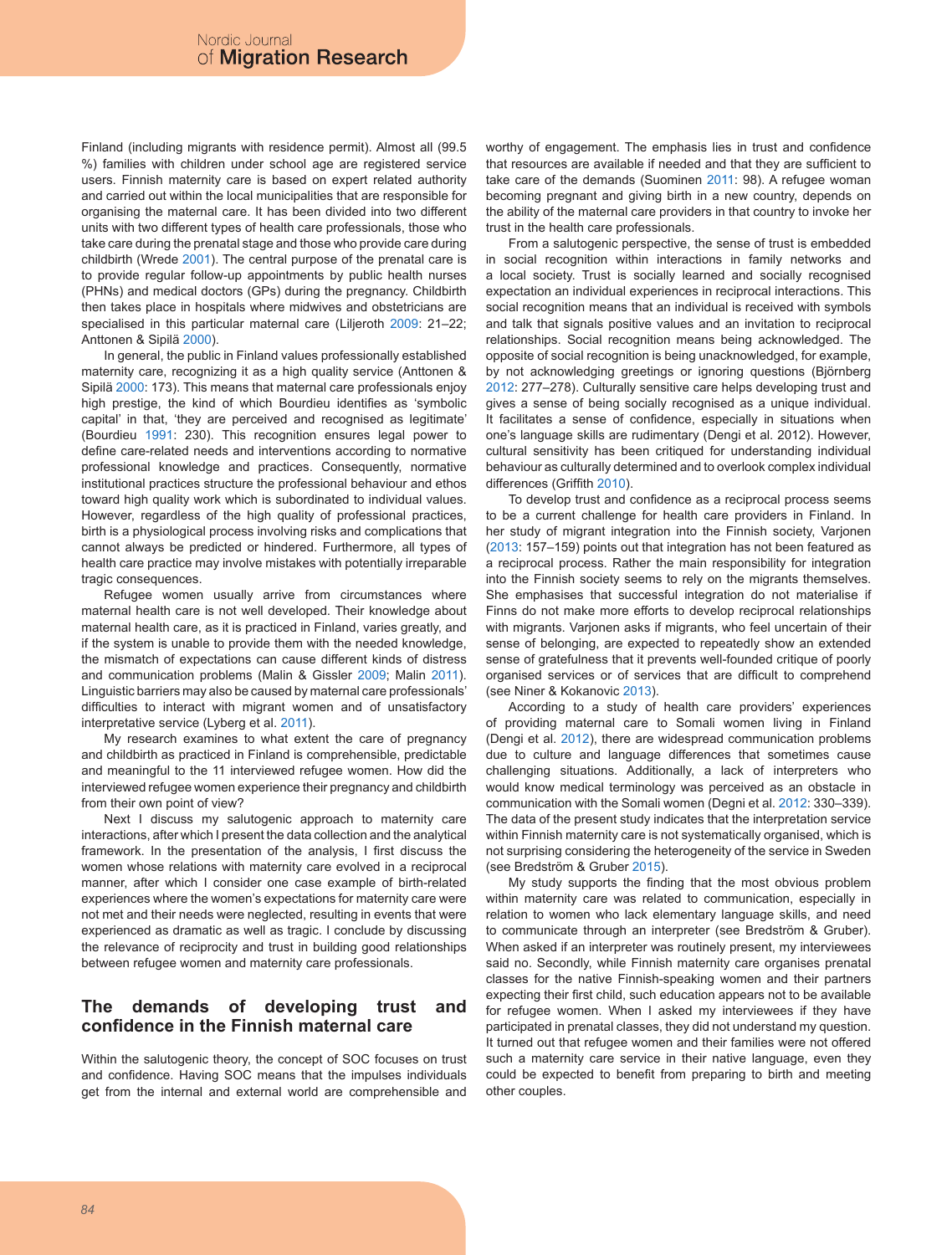## **Studying refugee women's experiences**

The data was collected in collaboration with local authorities in the city of Vantaa within the Helsinki metropolitan area that was carrying out a pilot project connected to the implementation of the new Act of Integration. The project was targeted to migrant women outside of the labour market who care for their infants at home.

The local immigration authorities invited mothers who could be identified as refugees to participate in individual, semi-structured 'cross-language' interviews, that is, interpreters were used. My criteria for selecting informants were that they are refugee women 1) who have been granted a residence permit in Finland, 2) who have lived for at least 2 years in Finland, and 3) who currently take care of their child(ren) at home. The interviewed women are here categorised as refugees since they arrived as asylum seekers with their family or husband. In Finland, the majority of migrants came because of work, family reunion or studies, while only 10% came as asylum seekers (Martikainen et al. 2013: 39). Thus my interviewees represent a minority among migrants of whom there is limited research knowledge.1

I ultimately met with 10 women (6 Somali, 3 Russian/Chechen, 1 Iranian and 1 Afghan) for an individual interview. In addition, one of the interpreters who fulfilled the study criteria volunteered to be interviewed.2

Even when I made efforts to develop a reciprocal relationship with the interviewees, I was aware of an imbalance in status and power between us. Regardless of my outspoken explanations of not being a representative of any authorities, the interviewees may have nevertheless seen me as a representative of a dominant societal power position (Hyden 2008: 126), which has impacted on what they told me and how they framed their narratives. Another obstacle for reciprocity was the fact that the use of interpreters was a prerequisite for gathering data, since I did not have a shared language with any of the participants, apart from the volunteering interpreter.

Six of the interviewees had given birth to their first child in Finland. Five women had two or more children and had delivered both in their native country and in Finland. The age of the children born in Finland ranged from 3 months to about 2 years of age. The mothers were between 20 and 37 years of age and all lived with their husbands. All women experienced their husbands as supportive in the child care. A few had extended family members living close by, some practiced transnational contacts while some were disconnected from their relatives. Regarding the women's educational background, two mothers were illiterate, six mothers' schooling ranged from 1 to 11 years, one had a high school diploma, one university studies and had correct the end of the sentence; a completed degree in nursing. These women had lived about 3 or 4 years in Finland prior to the interview.

When interviewing is made possible through interpretation, besides engaging in reflexive elaboration on the thematic and dynamic aspects with each interviewee, the interviewer has to develop an equally good interaction with the interpreter, since language and communication always transfer verbal, and nonverbal information (Lillrank 2012: 281). Thus, good interactional relationships are essential since professional interpreters participate in situations where they are able to understand everything said and thus can exercise a certain control over the situation (Wadensjö 1998: 105). Similar to my experience, Wadensjö (1998: 8) suggested a 'dialogue model' because 'the meaning conveyed in and by talks is partly a joint product'. This means that an interpreter is part of the interaction between an informant and a researcher (Wadensjö 1998). Here, the interpreters also contribute to the communication based on their cultural and social background.

The researcher examines the way a story is told  $-$  how it is expressed and how it convinces the interviewer of its authenticity. Since the narratives about experiences follow a cultural style of storytelling, the translated and transcribed interviews require multiple readings. Working with translated interviews – because of the uncertainties of language and meaning – raises interpretive problems that all qualitative analysts face, regardless of being a native speaker or not (Riessman 2000: 130). It was not always possible to know if the translated questions were understood as I intended them to be understood, or to follow up uncertain lines of thoughts. Even when authorised interpreters were used, they varied in their language proficiency.

Another dilemma of particular relevance for this study is the second translation and meaning-making from Finnish into English for English-speaking readers (see Riessman 2000: 133–144). Since it was a challenge to understand and sometimes make sense of the interviewees' thoughts through the process of interpretation during the interview, I have included relevant parts of our interactions to unfold our joint construction of the data (Lillrank 2012: 281).

My analysis began with a thematic content analysis on 'what' these women narrated about their pregnancy and birth-related experiences. In analysing what they told about their interactions with the maternal health care professionals, I am aware of my 'ghostly' position as representing the local authorities, that may have impacted on the women selecting what to tell and what to omit. In this analytic task I rely first of all on the transcribed interviews but also on my personal intuitions and field notes about our interactions. For example, I sensed that women tended to easily portray a situation as positive if my question was formulated with alternatives. Or, that they wanted to present themselves as 'happy migrants' without delving into too much confusion of the professionals' habits. Sometimes I felt that the women wanted to tell about poor treatment episodes since they were either overwhelmed with misunderstanding or perhaps perceived me as a representative of local authorities who could improve circumstances. Sometimes I also wondered, like Molly Andrews, 'Am I really able to hear that which I have not experience of' (2007: 16, 17–25). She discussed how the interviewees' perceptions of her may have impacted on how they told their story.

Characteristic for the interviews were short episodic narratives of pregnancy and childbirth. In these narratives 'what' they experienced were usually intertwined with 'how' they experienced something. Determining how an experience is experienced, 'is a central task for the listener and subsequently for the analyst as they interpret meaning or the 'point' the speaker wishes to make, and it is not always an easy task'(Riessman 2012: 370). In my analysis, I have strived to explain and understand their experiences from their point of view.

My analytic approach builds on the idea that 'events perceived by the speaker as important are selected, organised, connected and evaluated as meaningful for a particular audience' (Riessman 2008: 3). These analytical 'lenses' have guided me to focus on how they experienced their pregnancy and childbirth. The first storyline emerged in accounts of women who generally presented their experiences as good and expressed appreciation toward the maternity care system. The second storyline represents women who recapitulated dramatic experiences and had experienced disappointments with maternity care. The third storyline came from women with tragic experiences who felt that the maternity care system had let them down.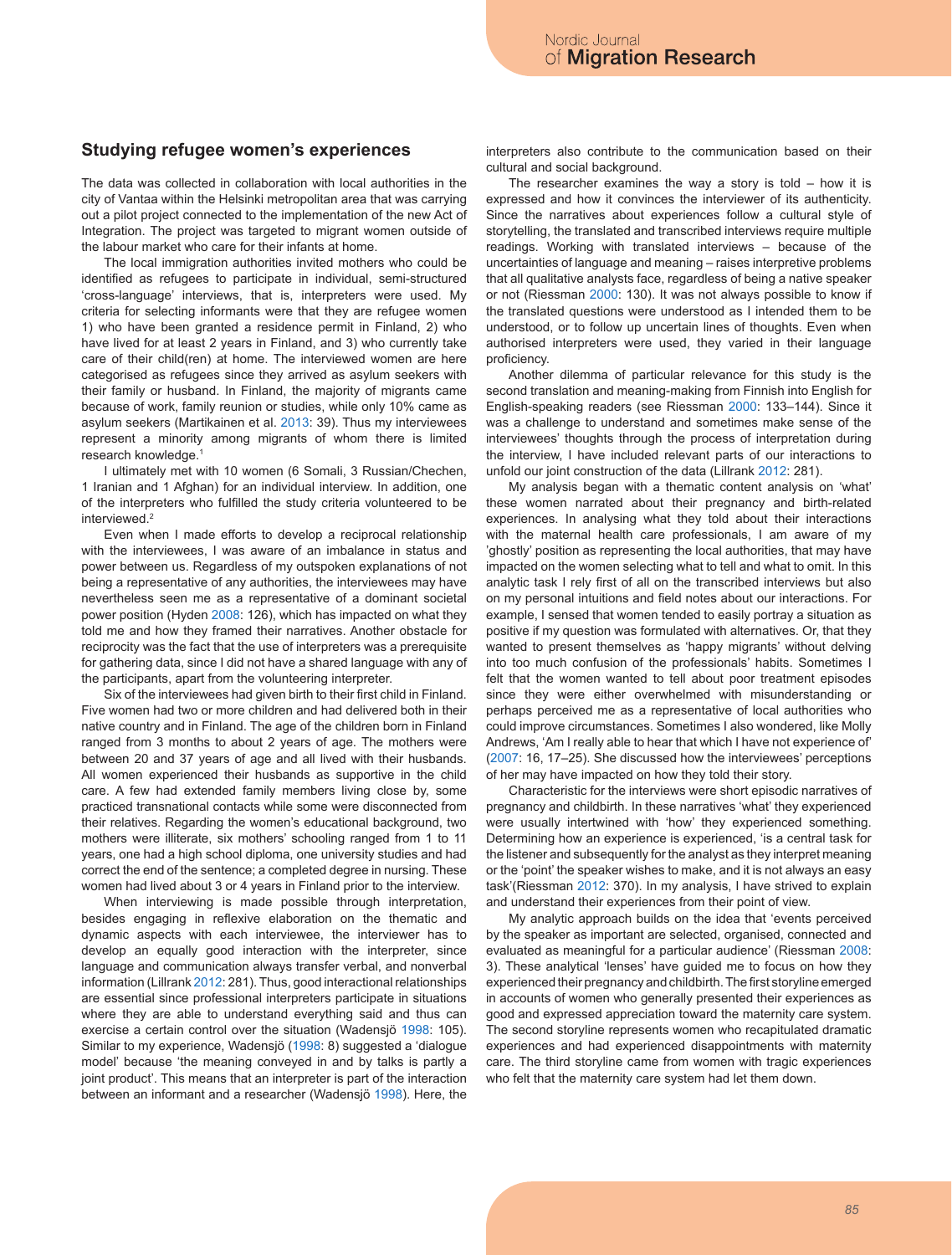## **Women who are satisfied with the maternity care experience**

Several interviewees accounted for their experiences in an appreciative fashion. Women who emphasised their satisfaction with the services typically arrived from countries where maternity care is rudimentarily organised. This may explain why refugee women are used to considering pregnancy and childbirth as scaring events, which influences their expectations (Lyberg, et al. 2011: 288). This has probably influenced their expectations and experiences of Finnish maternity care.

In this storyline, women told short narratives of some important events during the pregnancy and childbirth that they featured as good because they experienced being treated with care and respect. Nobody narrated at length about their relationships to the professionals and almost all compared the received care to the care practices in their native countries. In this comparison, they considered the received care as good. They did not report on any particular complications during the pregnancy or childbirth, which probably added to their sense of happiness. The women who framed their experiences as satisfactory were pleased about the possibility to participate in the prenatal care in the maternity care clinics and they reported using it on a regular basis. It gave them a sense of confidence because the care was regularly scheduled and professionally organised, indicating that they experienced the maternal care as an external resource.

Besides regular prenatal care, the women were very pleased about the supportive way they were taken care of during *the pregnancy*. The mothers described the nurses as responsive and helpful, because they were given time to ask questions, and discuss what mattered to them. Two mothers mentioned access to Russianspeaking professionals as a resource.

The stories belonging to this category described a well-functioning service. During nurses and doctor's appointments, an interpreter was often present, and if not, a phone interpretation could be arranged. If an interpreter was not present, the mothers were assured they knew what was on the agenda, such as routine check-ups, which helped to build a sense of predictability. During these interactions, the mothers gained knowledge about the pregnancy, what to expect, and how things were going. The nurses prepared the women for childbirth and many of them mentioned that they visited the local hospital before the delivery. Almost all emphasised the safety of the care as an important issue as it increased their sense of well-being. The experienced sense of safety was connected to social support and a possibility to easily get in touch with the professionals if needed. This seemed to result in an increased sense of predictability of the pregnancy itself and the expected childbirth.

However, it is difficult to know to what extent the women have downplayed complaints during our interviews. For example, Leila, whose husband partly participated in the interview, mentioned that 'if we noticed something to complain about it was caused by our language problems, because we could not speak for ourselves and understand everything'. In this modest way, this couple recognised communication problems and admitted that they did not understand all given information, but blamed themselves for the inability to understand what was said. Other women also mentioned that interpreters were not always present. So I assume that communication problem were recognised but most likely downplayed in the interview **interaction** 

*Childbirth* was featured as a good experience because these women experienced the midwives and doctors as supportive.

Second, the women felt safe in the hospital because they had gained knowledge of childbirth itself. Thus, a sense of agency was an important feature that characterised the women's good experience. Two women who had given birth in their native country compared and mentioned that their previously experienced childbirth had been horrible. They were very happy about the Finnish maternal care as it was completely different – helpful because epidural shots were administered and because midwives were encouraging – something completely beyond their expectations.

Finally, adding to the good experience was the experience that hospital nurses cared for the newborn infants so that the mothers were ensured rest. Additionally, the nurses taught the new mothers how to care for the newborn. The satisfaction expressed in the first storyline was related to this kind of quality of care, indicating that the informants had lower expectations regarding the way their needs of care and guidance would be accounted for and that the considerate attitude of professionals had helped them to develop trust and confidence in the service.

These experiences of care as much better than expected are explicit in my interview with Marina, who had 6 years of schooling and, gave birth to her third child in Finland. Her external resources consisted of a supportive husband and her mother living close by.

A: How did you experience the cooperation with the professionals?

Marina: Yes, the cooperation functioned very well. They explained everything very calmly and precisely and involved me in the entire process…

A: If we dwell on your visits to the maternity care clinic during you pregnancy, how were you explained about the pregnancy and the movements of the foetus and about the birth giving?

M: I was told everything in a very detailed way, I was told what to do and what to expect, I learned a lot, they also told me things [about my body] that I did not know previously.

A: You experienced that you also gained new knowledge and enough knowledge about your pregnancy and birth giving?

M: Yes, I am overall happy with this Finnish maternity care services and also about the birth giving because I compared it all the time to my two previous deliveries [in my native country] where the circumstances were horrible. I was really very afraid of this third birth giving because I though it is going to be similar to my two earlier ones. But it was not. The staff was always close by and supported me during different phases of my pregnancy. I would say that I am really in ecstasy of this [birth giving] since I received so much help.

In these interviews, the maternity care was characterised as good because the care relationships were understood as reciprocal and reliable. The interviewees experienced that their needs were recognised and that the professionals acted in a supportive way leading to a sense of meaningfulness, a central feature of a sense of coherence. The women experienced having agency. This was connected to a sense of safety; since their pregnancy and childbirth were felt to be predictable and manageable events, the two central features of a sense of coherence. These mothers responded to the offered care by developing trustful relationships with the professionals because they experienced that their needs were respected. This enabled them to develop trust and use the maternal care as an external resistance resource that contributed to a meaningful experience and increased their sense of coherence in a new country (Björnberg 2012: 277–278, Eriksson 2007).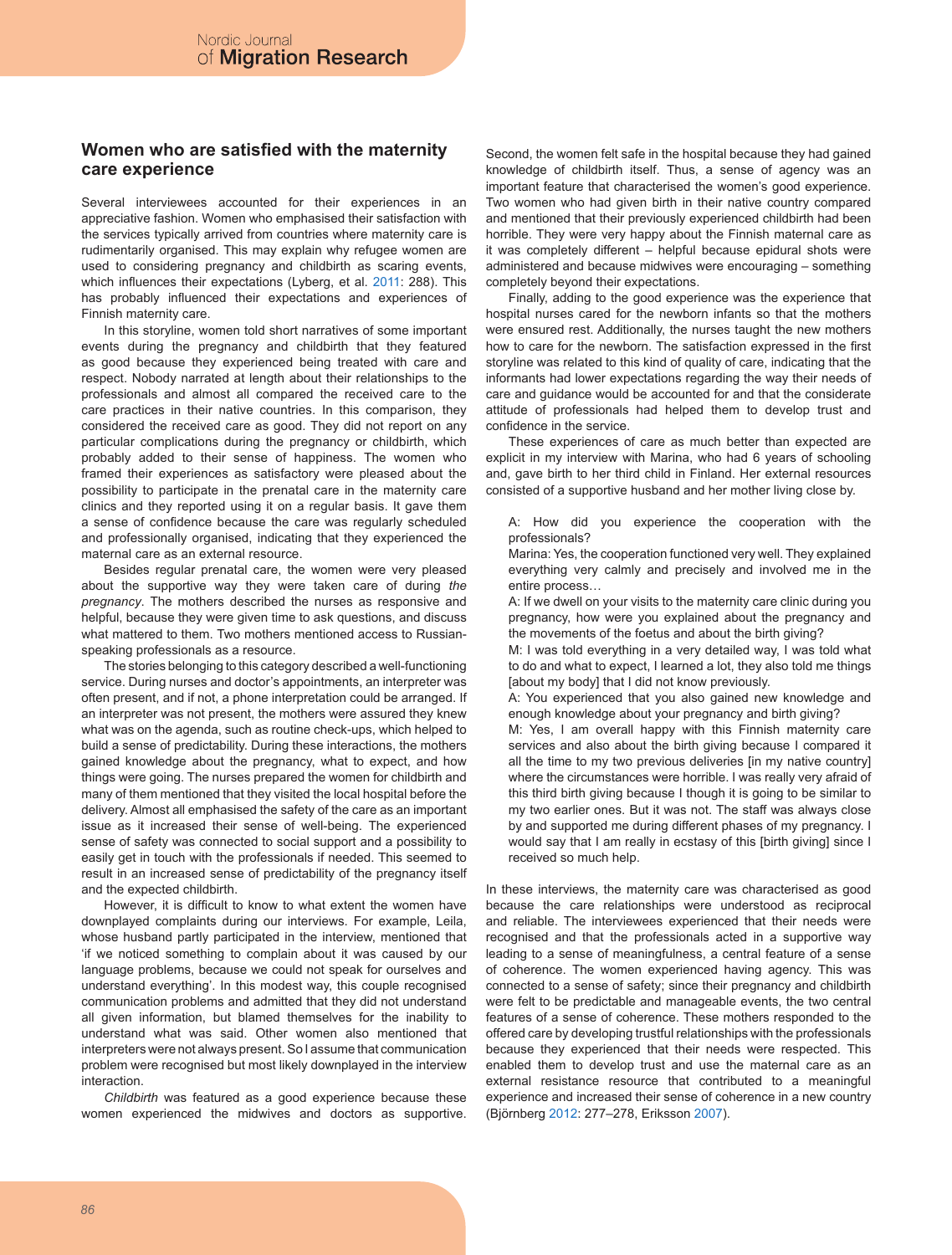## **Accounts of faltering recognition of needs**

The second storyline, represented in this data by four interviews with women who came from countries outside of Europe, was characterised by an experience of faltering recognition of needs from the part of the maternity care system, resulting in vacillations of trust. Earlier research suggests that the existence of a cultural distance between the women and maternity care professionals may hinder the development of a good care relationship (Dengi et al. 2012).

The drama in the accounts consisted of a cultural shock between the way the women themselves define pregnancy and childbirth compared to the Finnish maternity care practices. The need to tell their own story departed from 'collision between expectations and experience (what, as it turned out, happened) gives narrative discourse its drama' (Mattingly 1998: 157). These women's pregnancy and childbirth were stressful experiences because of a lack of sufficient provided knowledge and a subsequent uncertainty about how to understand and cope with an unfamiliar maternity care practice. For three mothers, the dramatic experience consisted of the great fear of childbirth. Since I have extensively discussed the fear of birth giving elsewhere (Lillrank 2013), I focus in this paper on the collision between expected and experienced communication difficulties with health care professionals. Characteristic for these stories are that regardless of unexpected cultural shocks between expected and received treatment they were able to reflect on their disappointments and reinstall trust in local professionals. In the following, I examine one story of faltering recognition.

## *Saynab's and Ahmed's story*

When we arrived to interview Saynab, her husband, Ahmed, was also at home. From the beginning, Ahmed, in a friendly manner, took the role of the protagonist in the interview interaction, telling us that they want to tell us the story about her second pregnancy that ended in miscarriage. Saynab identified the beginning of the dramatic events to a situation when she unexpectedly started bleeding on a Friday and went to see a maternity care nurse, being 3 months pregnant:

'Then [the nurse] said that it is nothing to worry about, that sometimes women can have bleedings even when they are pregnant. This was a shock to me, because in my culture if a woman is pregnant she cannot have periods. Then they [the nurses] just told me that this is nothing to worry about because it is only a period. But I could not understand it, how can a pregnant woman have periods'.

While Saynab could not comprehend the nurse's explanation she did not insist on help but returned home bewildered. When Saynab's bleeding continued the next day, Ahmed came home from work and took Saynab and their little daughter to an Emergency Room. Ahmed explained:

'We arrived to the ER around eleven o'clock in the morning. But nobody took care of Saynab. So four o'clock in the afternoon, even when my wife was very sick and we had our little child with us... It was an upsetting and a very difficult situation… When nothing happened even when we were waiting ... so then we just left and went home…

### A: Did nobody take care?

Ahmed: No, [the nurse] said that all others wait too, you just have to wait. I said that this is a completely different situation, my wife is bleeding, she is ill… Nobody did react in that situation so we came home. Next day my wife was very sick and we were at home. Then on Sunday she said that everything has come out, so I realised that everything has gone [a miscarriage had happened]'.

It remains unclear why nobody took the time to explain why and how long they would have to wait for an appointment, nor whether the health professionals understood them. What is clear is that the couple responded to the lack of care by leaving the ER in the middle of a critical situation. Their dramatic experiences are characterised by a sense of shock and unexpected suffering (Mattingly 1998: 95–96).

However, Saynab described how after the miscarriage took place, they immediately contacted the maternity care clinic anew: 'On Monday we went to the maternity clinic and [the nurse] directly called the hospital and got an appointment to me. My husband came with me to the hospital and they immediately took care and made an ultrasound examination. The doctor said that everything has come out, it looks clean, the foetus has disappeared'.

Regardless of confusing miscommunication with the maternity care nurse, Saynab and Ahmed reconnected with the maternity care nurse, perhaps out of necessity. The two episodes of care appointments after the miscarriage made sense to them, because the professionals responded immediately and they felt socially recognised and cared for. The lack of care and a sense of being socially unrecognised were shocking experiences to them. When they received responsive treatment, it helped them to regain trust in the professionals.

Saynab's next pregnancy proceeded without drama, but their experience of birth care was again dramatic. Ahmed explained how the birth began: 'A Saturday morning my wife began screaming when she suddenly began losing the amniotic fluid. I called an ambulance, and the arriving driver asked for the maternal chart. He said that the pregnancy is not yet at term, why did you not call a cab?' I replied: 'what are you waiting for look at the floor where all the ammoniac fluid has gone'... Luckily the ambulance nurse consulted the hospital staff that advised them to immediately take the mother to the hospital. But when we were on the way to the hospital the baby's head was already visible and they called the hospital that a doctor should wait at the door… and immediately when we were inside the hospital the baby was born'.

Saynab and Ahmed experienced the encounter with the ambulance staff as shocking because their need for the ambulance was questioned with reference to the due date. At the core of their experience of the situation as dramatic lies the couple's vulnerable position when care providers question their judgment of the seriousness of the situation. The situation is resolved when Ahmed is able to provide an argument that the care providers recognise and after the birth of their daughter in the hospital where everything worked out, they felt confident about the hospital care since their needs were recognised.

Saynab and Ahmed account for the incident with the ambulance staff as a minor misfortune and as something that could have happened to anyone, even Finns suffer from poor treatment. Indeed, regardless of the upsetting experiences, Saynab and Ahmed were able to reflect on their interactions with the maternal health care professionals that showed their abilities to cope with the challenges. Ahmed functioned as Saynab's external resistance resource since they had no relatives around. He had lived several years in Finland, held a regular work and spoke Finnish. This probably enabled them to identify the professionals as social resources, to reconnect with them and re-establish trust. Their experiences might have been very different if better information in their national language would have been available, as both early pregnancy miscarriage and deliveries starting with breaking of water are common phenomena.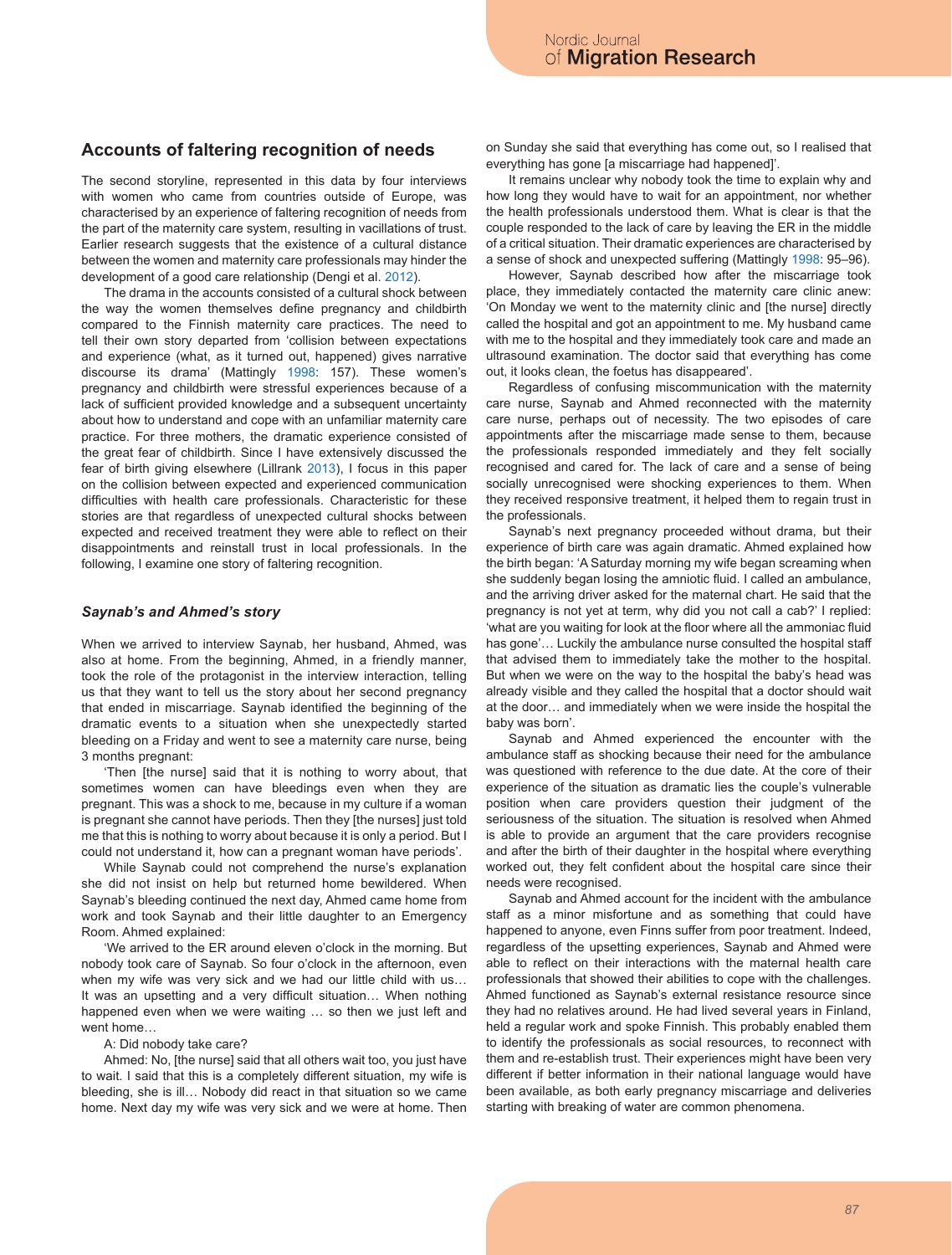# **Tragic accounts of neglect and lacking recognition**

The third storyline, represented here by two interviews, can be characterised as tragic accounts, both of which in this data were stories of women of Somali origin. Sayda gave birth to her first child in Finland and Samira to her third child. In the narrative perspective, a tragedy is a violation of the natural order of an expected storyline. A tragedy is opposite to a heroic story because the protagonist is unable to overcome obstacles. Or, a protagonist understands only afterwards the real cause of his/her troubles (Hänninen 1999: 96). Samira's and Sayda's stories were both tragic because they could not predict the situations that escalated toward a tragic childbirth experience. Samira believes that the fact that her child was born disabled resulted from the neglect of the care providers. For Sayda, childbirth resulted in a sense of bitterness and unhappiness, even though her child was born healthy. Both women experienced that their particular needs of care were unrecognised by the health care providers. According to their experiences, reciprocal care relationships did not develop and they felt being unable to speak for themselves. Both of them felt traumatised by the childbirth experience. Next, I present Samira's story, as it developed into a tragic experience regardless of her individual resistance resources as an educated nurse.

## *Remaining socially unrecognised in relation to the obstetric professionals*

Because of her degree in nursing, Samira considered herself also owning symbolic capital of professional knowledge and expected to be recognised as an equal by the maternal care professionals. However, she acknowledged that she was unable to help herself because she was in another role as a birth giver. In the end, Samira concluded that '[the hospital staff] underestimated me because I am a professional myself. I would have demanded better treatment if I would have been a different kind of Finn. But [they] did not recognise me as a Finn because of my [foreign] name. They underestimated several things but I know how things should have proceeded. This is my greatest disappointment'.

In telling her story, Samira takes a retrospective view of how she understood her childbirth. In doing so, she evaluated her experiences from her professional point of view, coloured by her unexpected traumatic experience, 'In my opinion the birth giving did not develop well.'

Samira's pregnancy was almost at term when she was hospitalised because of severe asthma. Because of her breathing problems, she suggested to her doctor a caesarean section. Her doctor did not agree on it and gave some explanations, but it remained unclear to Samira. The next day, when she was about to be discharged from the hospital, the doctor discovered that she had not enough amniotic fluid and prolonged her hospitalisation. At this point, the doctor said that they are going to induce labour the following day. According to Samira, at this point, a chain of misunderstandings between her and the hospital staff began. And her husband was not notified of the changed situations.

Unexpectedly for Samira, the next day the doctor ordered an electrocardiogram (EKG) follow up. After a while, Samira realised that at one point the foetus' heart rhythm collapsed on the EKG so she squat down, since as a nurse she knew what to do, and called a nurse. The midwife, who evaluated her situation, recognised that the EKG had deteriorated but nevertheless decided to refer

her for vaginal delivery in a delivery room, a decision that Samira considers a mistake that put her at risk. In the interview, Samira interpreted that her expertise had not been recognised: 'The doctors and nurses downplayed my worries about a collapsed EKG heart diagram (before she was sent for a section delivery). They would have needed to immediately react, but they did not. They should have called a doctor for an emergency section but I was sent to the delivery room as a normal birth giver. And a doctor should have needed to be waiting for me … because the foetus' heart beats disappeared… this was a mistake'. According to Samira, it took more than 40 minutes before the emergency section was performed and she points out that according to the law, a section needs to be performed within 20 minutes after the EKG heart diagram has disappeared. Why it took so long before an emergency section was performed remains unclear to Samira.

When her daughter finally was born, she received 0 Apgar points and her heart was barely beating. The baby was rescued and taken to the intensive care unit. Her baby suffered from shortage of oxygen and was later diagnosed with cerebral palsy.

The following night, after the delivery, Samira suffered from heavy internal bleeding. 'I called all the time the nurse, nurse… The nurses were surprised and when a doctor arrived blood was pouring into a pot… I was in a shock, because I am a health professional myself. I was scared and realised that this is not a good situation… I lost so much blood all night… When a nurse performed a blood test my blood count was 39 and I received six packs of blood … During that night I struggled for my life. I did not even remember my newborn baby'.

After the childbirth, Samira stayed in the hospital for 19 days. She concluded her hospital stay by saying: 'Afterwards I was thinking that if I would not have been a professional myself I would probably have died. Because I had so much knowledge I was able to demand [treatment]'.

However, Samira said she still does not know what really happened in the hospital. Afterwards the hospital staff did not explain to her what happened during childbirth. Samira assumed that the time frame was unfortunate – the hospital was crowded with only one nurse in charge while she was in a critical condition. When Samira later on read her daughter's case record she saw that there was a question mark on the information of the mother being a nurse.

In this data, Samira was a resourceful woman because of being a nurse herself. It helped her to demand treatment since she had knowledge of medical treatment proceedings that in her opinion saved her life. However, she felt being neglected several times because the maternal professionals did not explain to her afterward what had happened, she had no energy to speak for herself. Samira lost her confidence in the professionals and was not prepared to complain because her sense of coherence deteriorated. As a highly regarded but conservative professional institution, maternal care professionals may not easily recognise their patients as professionals themselves and perhaps even less a foreign born, racialised, professional woman. This featured her tragic experience as a mother of a disabled daughter.

# **Conclusion**

The aim of this paper was to explore how refugee women experienced pregnancy and childbirth in interactions with the Finnish maternal care professionals. More precisely, whether and how did they experience the maternity care as an external resistance resource?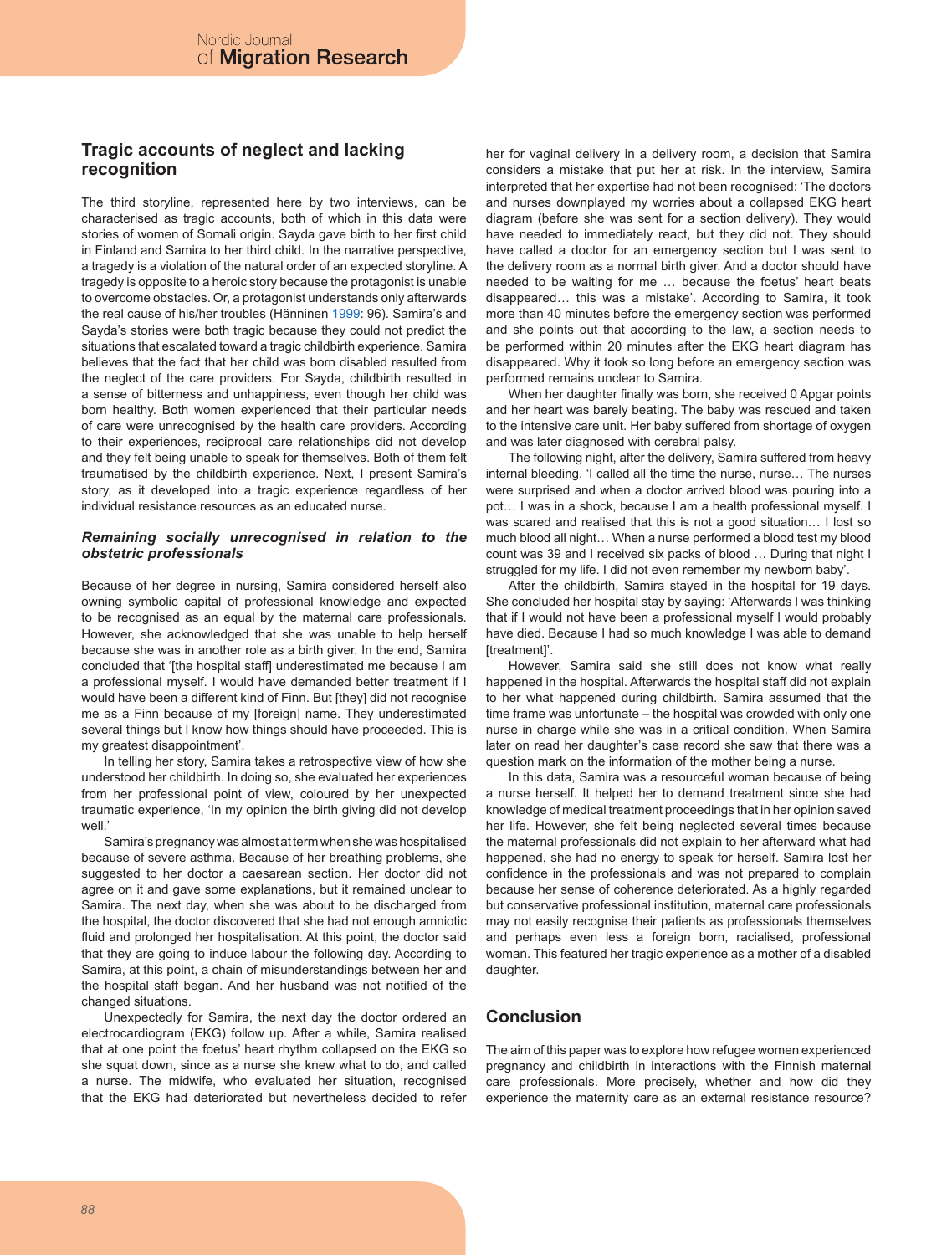Several women had a modest education and some have had poor birthing experiences in a native country. Hence they compared it with the Finnish one, and were happy with the received care because they experienced being treated with care and respect. These reciprocal and reliable relationships enabled them to use the maternal care as an external resistance resource. It appeared to them as manageable, meaningful and comprehensible enough, which increased their sense of coherence and wellbeing.

Saynab and Ahmed who experienced drama vacillated in their trust because of a lack of sufficient provided knowledge and, a subsequent uncertainty about how to cope with uncaring practices. Their interactions with the maternal care professionals revealed their ability to cope with problems, especially after the professionals recognised their needs and provided good care. This enabled them to re-establish trust in the professionals, reuse the maternal care as an external resource that reinforced their sense of coherence.

Samira, who experienced that her agency and needs were neglected, was unable to overcome communication problems with tragic consequences. Unpredictable care prevented the development of trustful relations that reduced her sense of manageability. Thus, for Samira the maternal care did not function as the external resistance resource she had expected. Instead, she lost her confidence, which violated her sense of coherence and wellbeing.

The interviewees were careful in their complaints about the maternal care practices due to their limited knowledge of the Finnish maternal care and, because of the acknowledged communication problems due to a lack of systematic interpreter service. This inequity is obvious in the study. Migrants, who feel secure in their belonging to a new country, take entitlement to good care for granted, as well as the right to complain if a care is unsatisfactorily organised. On the contrary, a lack of sense of belonging reveals refugee women's unequal power position in relation to professionals (Niner & Kokanovic 2013: 549). This limits their possibilities to negotiate and question care practices.

The women with apprehensive and dramatic experiences highlight the main finding in this paper; when social recognition was communicated, it strengthened their ability to develop trust in the maternal care and use it as an external resistance resource. This reinforced their sense of coherence and wellbeing.

Finally, all women's core experience consisted of the interaction with the maternal care system, and their national and ethnic background can hardly be the sole explanation for the different reactions among the refugee women. Instead, the importance of reciprocal relationships made the complexity of the issue visible. This emphasises that cultural sensitivity among professionals is not enough in encounters with migrant women. Individual behaviour cannot be seen as culturally determined because it overlooks complex individual differences (Griffith 2010). Thus conscious effort to facilitate social recognition and reciprocal relationships functions as a key to successful migrant integration.

## **Acknowledgment**

I thank Johanna Sarlio-Nieminen, Sirpa Wrede and an anonymous reviewer for valuable feedback.

**Annika Lillrank** is senior lecturer of social work at the Swedish School of Social Science, University of Helsinki, and an associate professor of social work and health care at the University of Jyväskylä, Finland. Her scholarly work focuses on narrative methods in the study of lay health experience in encounters with the health service. Currently she is engaged in a qualitative study of refugee women's experiences of maternal health care. She is the author of "Managing the Interviewer Self" in *The Sage Handbook of Interview Research*  (Eds. Gubrium, J.F, Holstein, J.A, Marvasti, A.B. & McKinney, K. (2012) and "Empowerment and resistance resources for immigrant women – A Case study of implementing the salutogenic theory in practice" (Eds.) Törrönen, M, Borodkina, O, Samoylova, V, Heino, E. *Empowering Social Work: Research & Practice.* (2013).

## **Notes**

- 1. In 2013 Finland received 3238 asylum seekers and 1827 persons were granted a residence permit (www.migri.fi).
- 2. Some of the contacted women refused to participate, and some could not be reached by phone. Since I did not have direct access to potential participants, I do not know why some refused to participate. The interviews were a mixture of semi-structured thematic and narrative interview practices, lasting 1–1.5 hours. One informant was interviewed twice. All informants except for one agreed to allow the interview to be tape-recorded. However, during the interview, the informant who first declined recording decided to allow it. All of the interviews were conducted between May and November 2012, took place in the interviewees' homes, except for one with the volunteering interpreter, who was interviewed in a cafe. At the homes, one or several children were present, and in two of the families, the husbands were at home and participated actively in the interviews. Before the interview began, I explained the purpose of the study and gave the interviewees the opportunity to ask additional questions about the study. As the interviewees were not necessarily able to understand what it means to participate in a research study, I was especially careful to emphasise the confidentiality of our interaction and underline that their anonymity is protected. All of the study procedures were reviewed and approved by the Institutional Research Review Board of the Vantaa Migrant Authorities. All women are given pseudonyms in this paper.